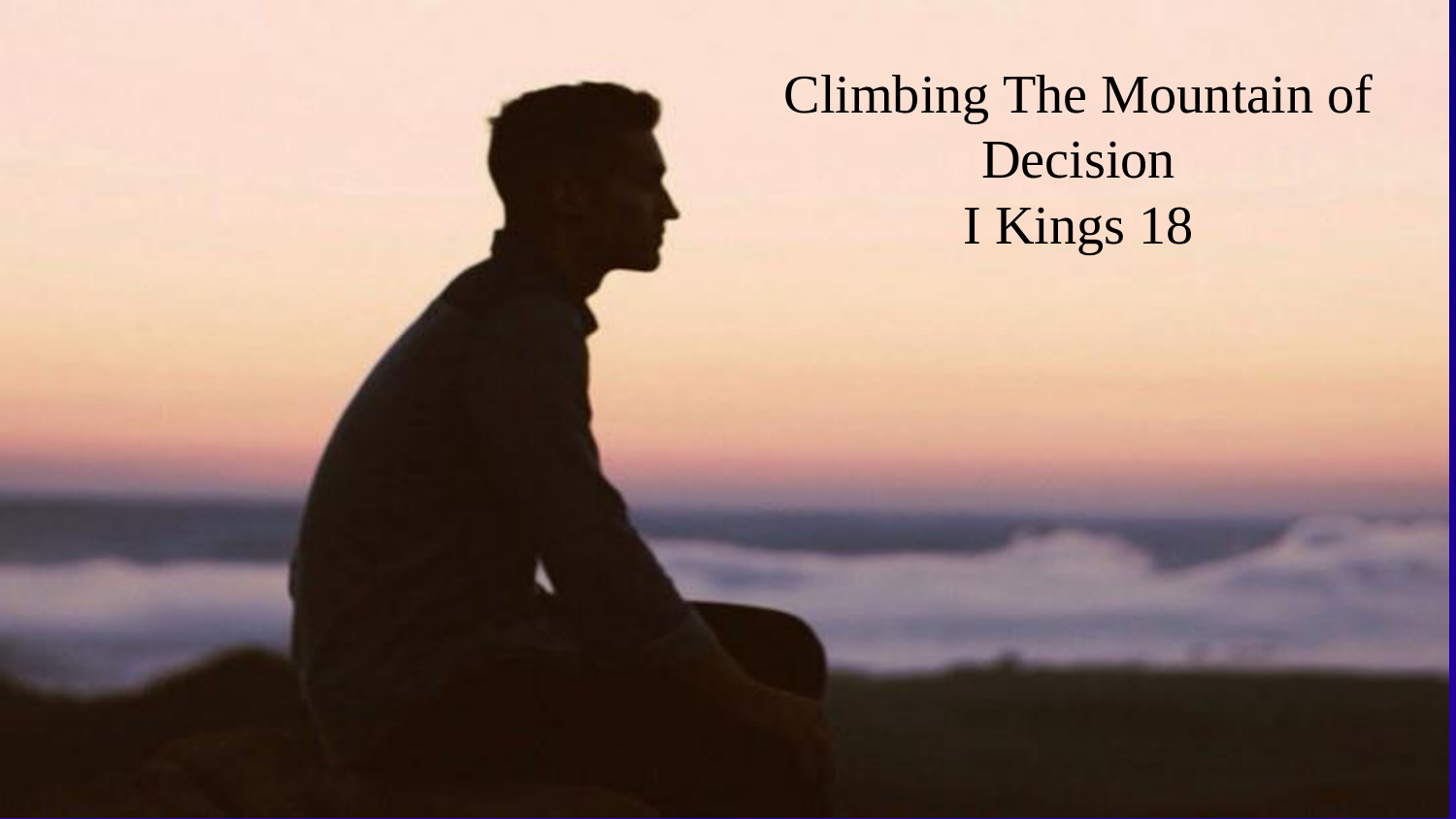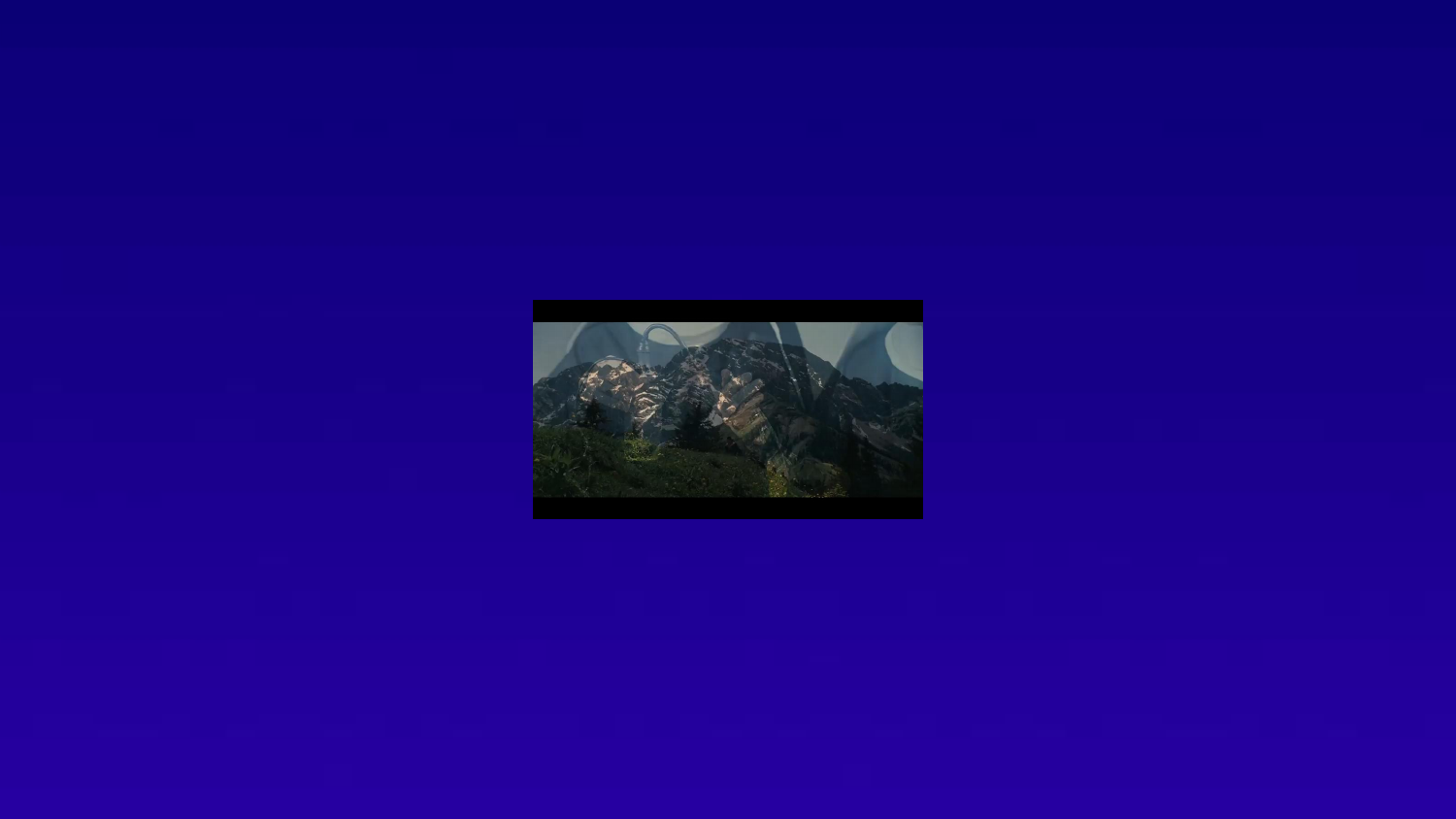# I. Introduction

The Bible says it takes hinds feet to climb a mountain A hind is a female deer, doe, a deer When I say Hinds Feet Congregation Responds High Places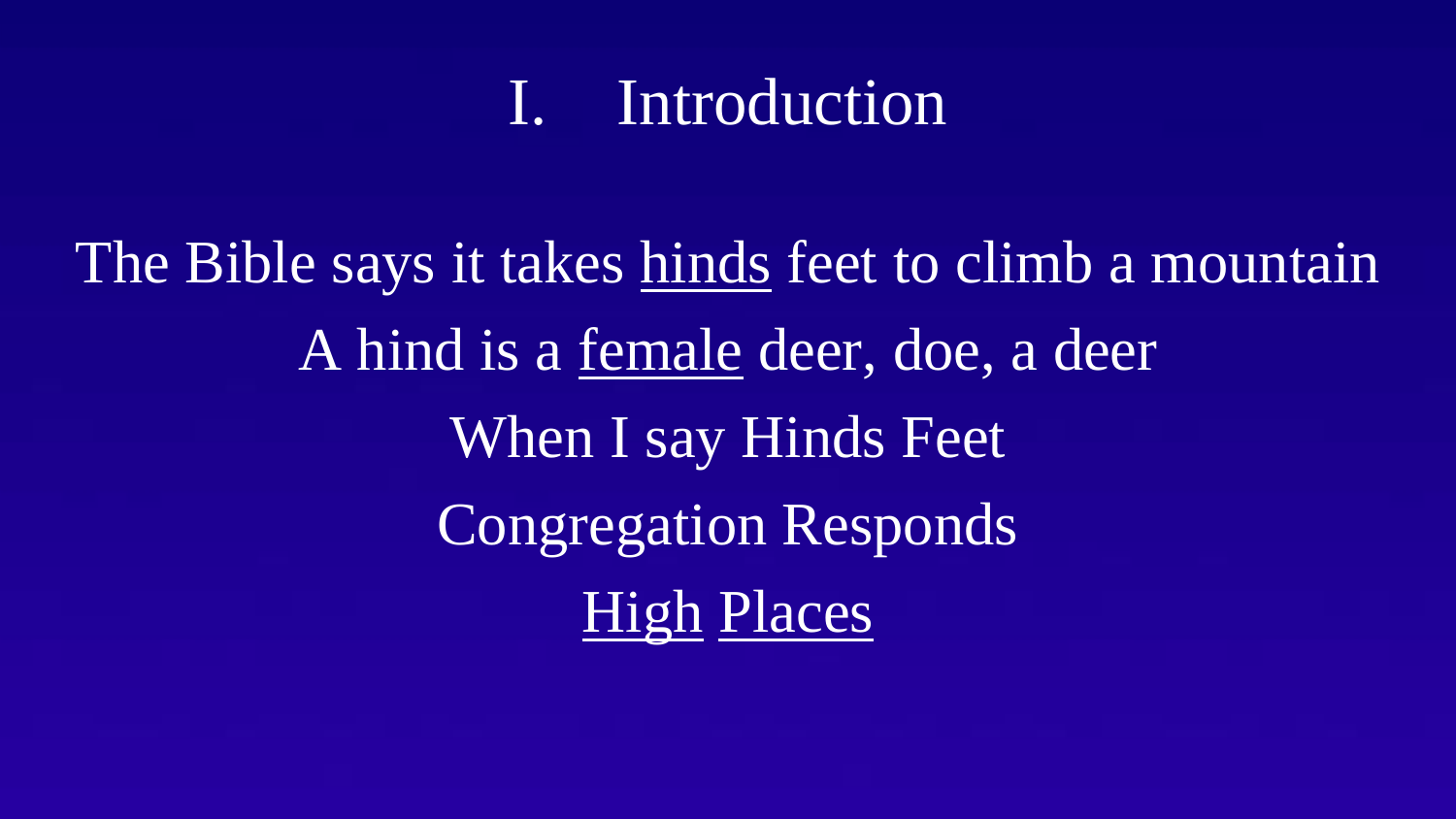## The Showdown on Mt. Carmel -I Kings 18:17

## The number one problem in America is abortion on demand

60 million babies have been murdered in their mother's womb since RoeVWade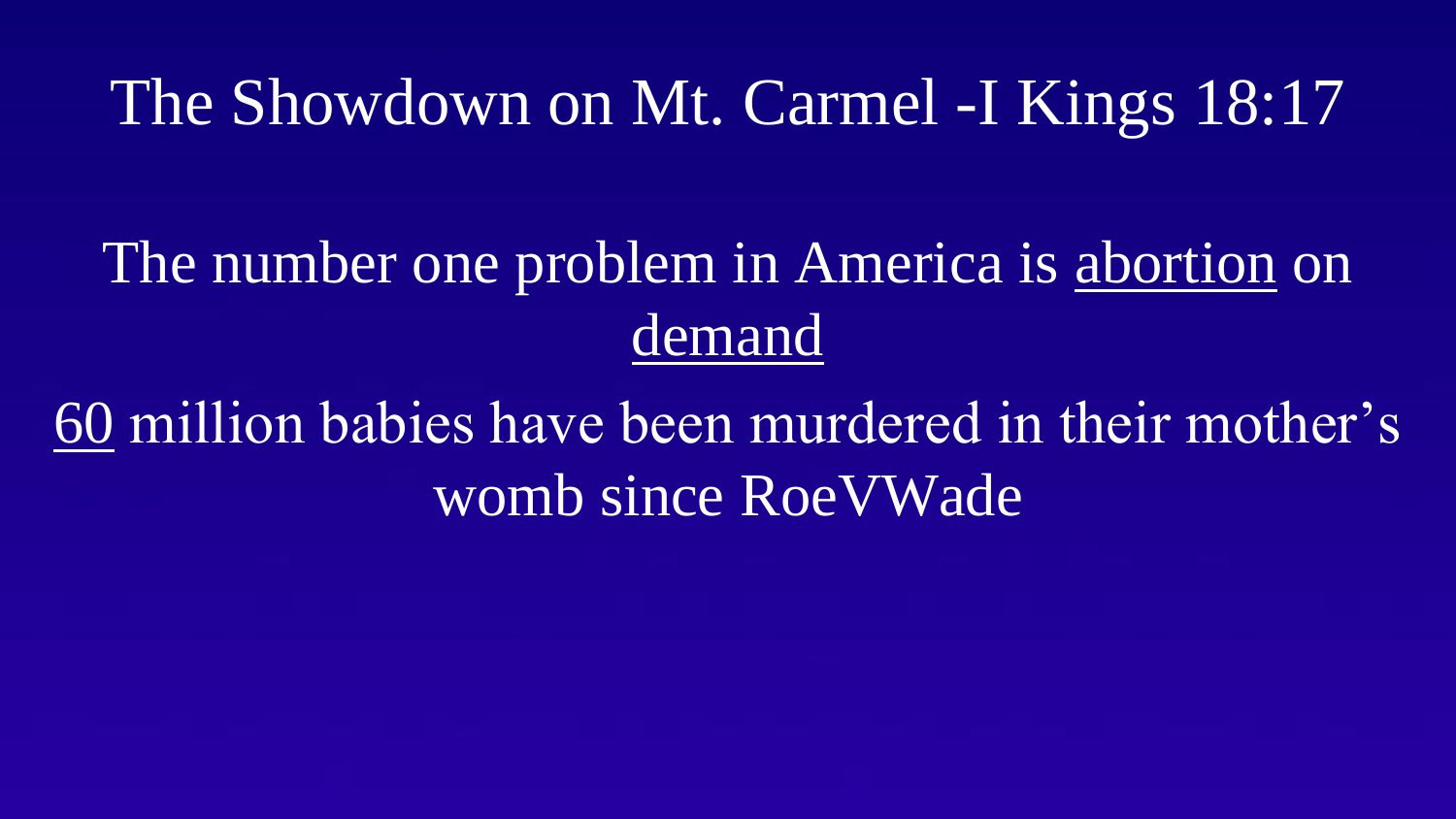## The Showdown on Mt. Carmel -I Kings 18:17

How many of us have heard of the Dred Scott case? Over 600,000 abortions last year alone –

American will not be great, and God cannot honor us as long as we treat children as if they were nothing and they didn't count in life,you judge a nation by how it treats its children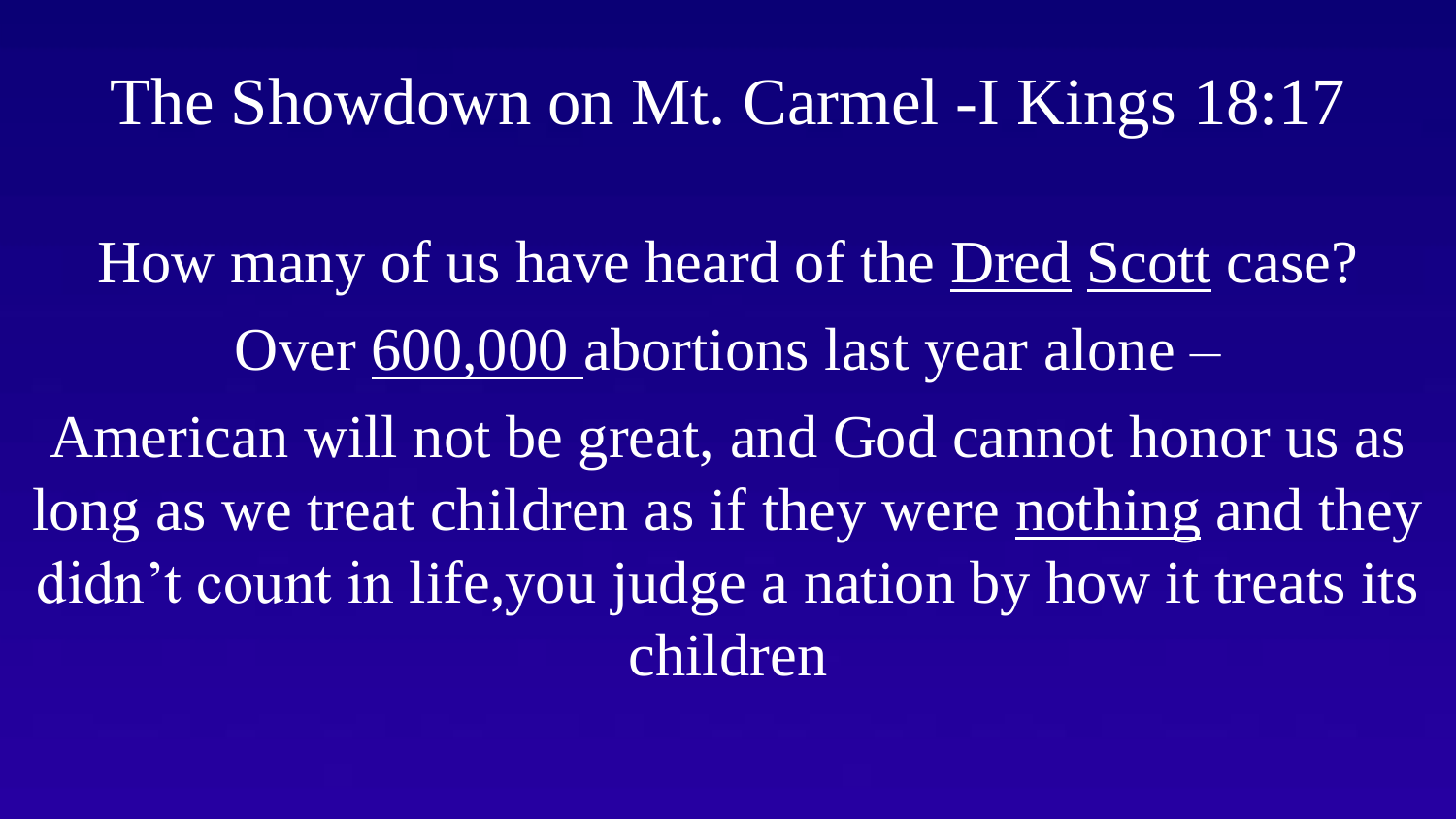## God gives the victory to Elijah on Mt. Carmel

Elijah challenges the prophets of Baal Elijah's God answered by fire and the altar was consumed even with four buckets of water poured on it. After it began to rain Elijah took off for Jezreel Jezebel upon hearing what happened on Mt. Carmel threatened to kill Elijah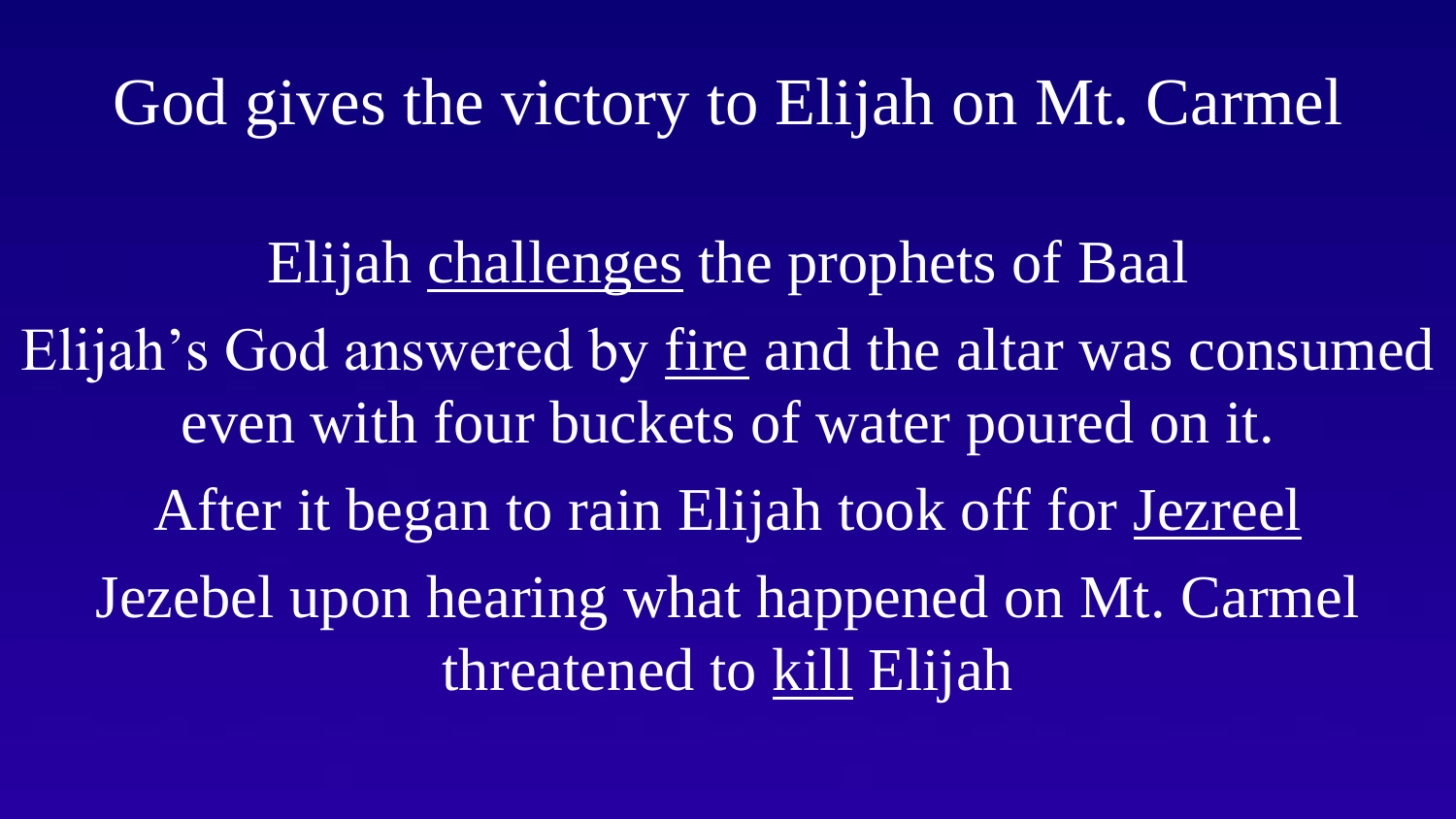# God gives the victory to Elijah on Mt. Carmel

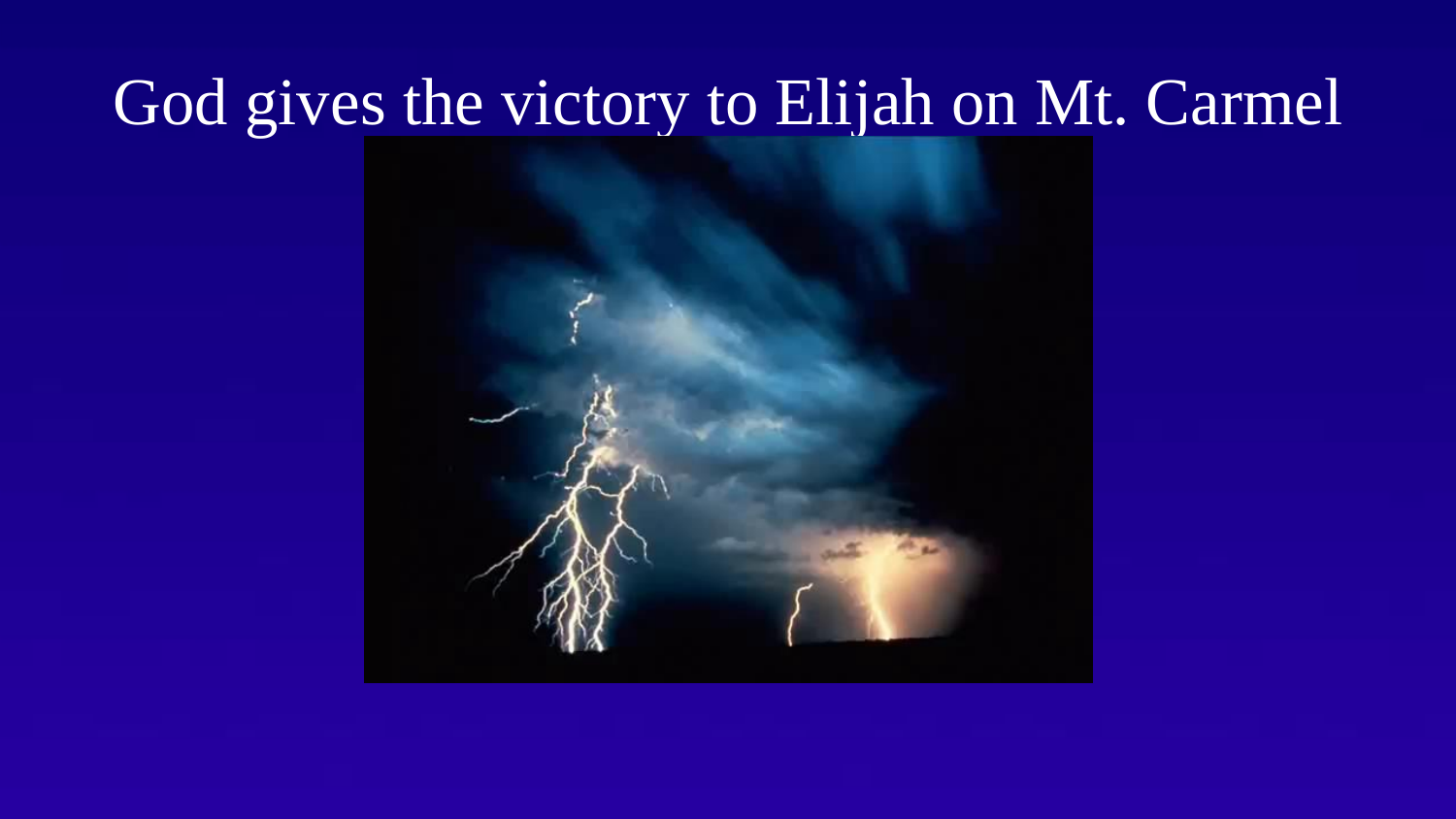## . Elijah Hiding in a Cave Hears from God

Elijah was suffering from a classic symptom of depression Acts 3 at Pentecost we have the same three things, earthquake, tongues of fire, and the wind God also uses oil as a symbol of His Spirt and a Dove as a symbol of His Spirit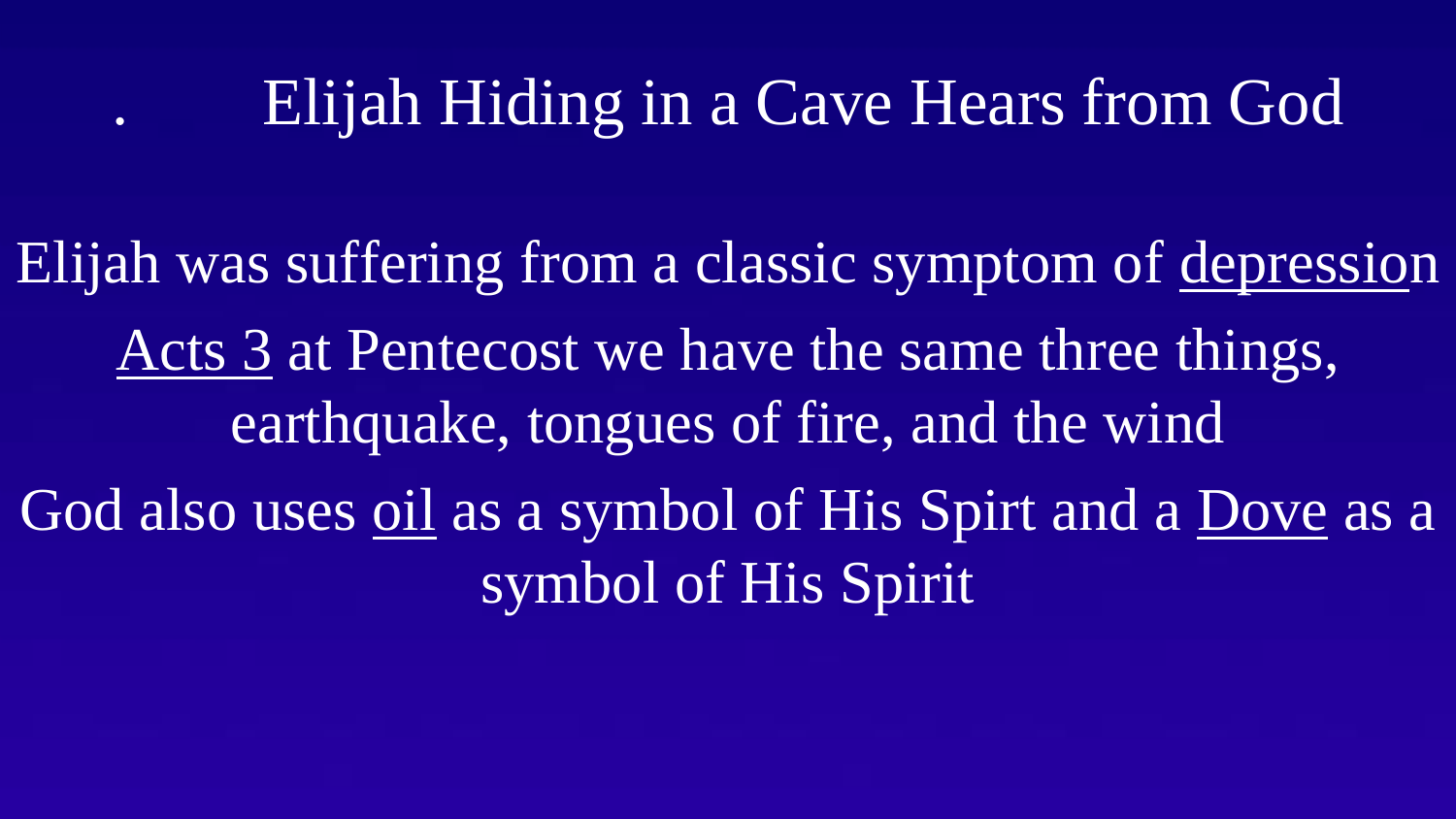## Elijah Hiding in a Cave Hears from God

# In the valley of depression, Elijah hears God speak to him in a whisper

God gives Elijah a brand-new assignment out of the valley of depression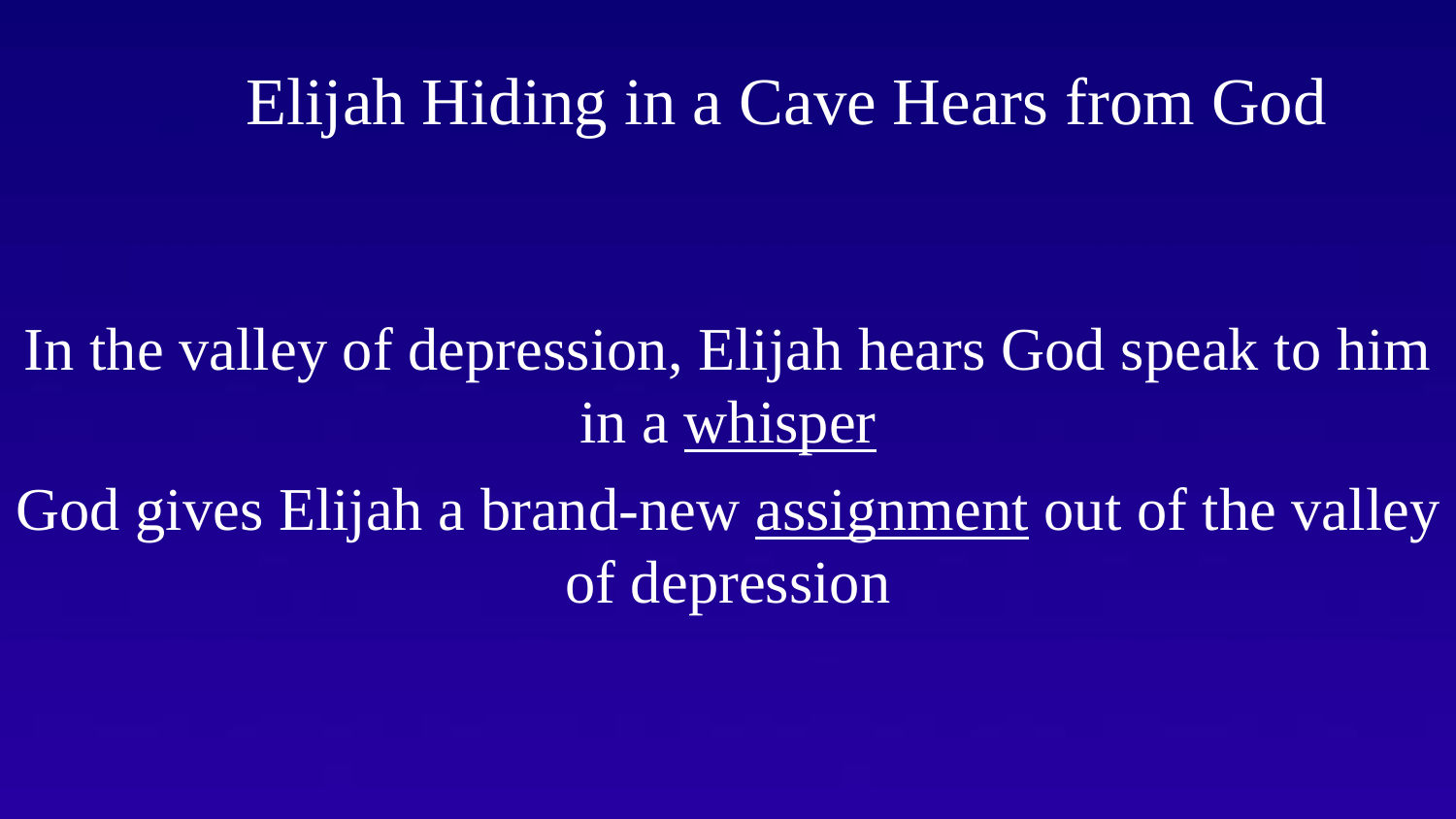## Let's all make loud profession of our faith

# THE LORD HE IS GOD THE LORD HE IS GOD